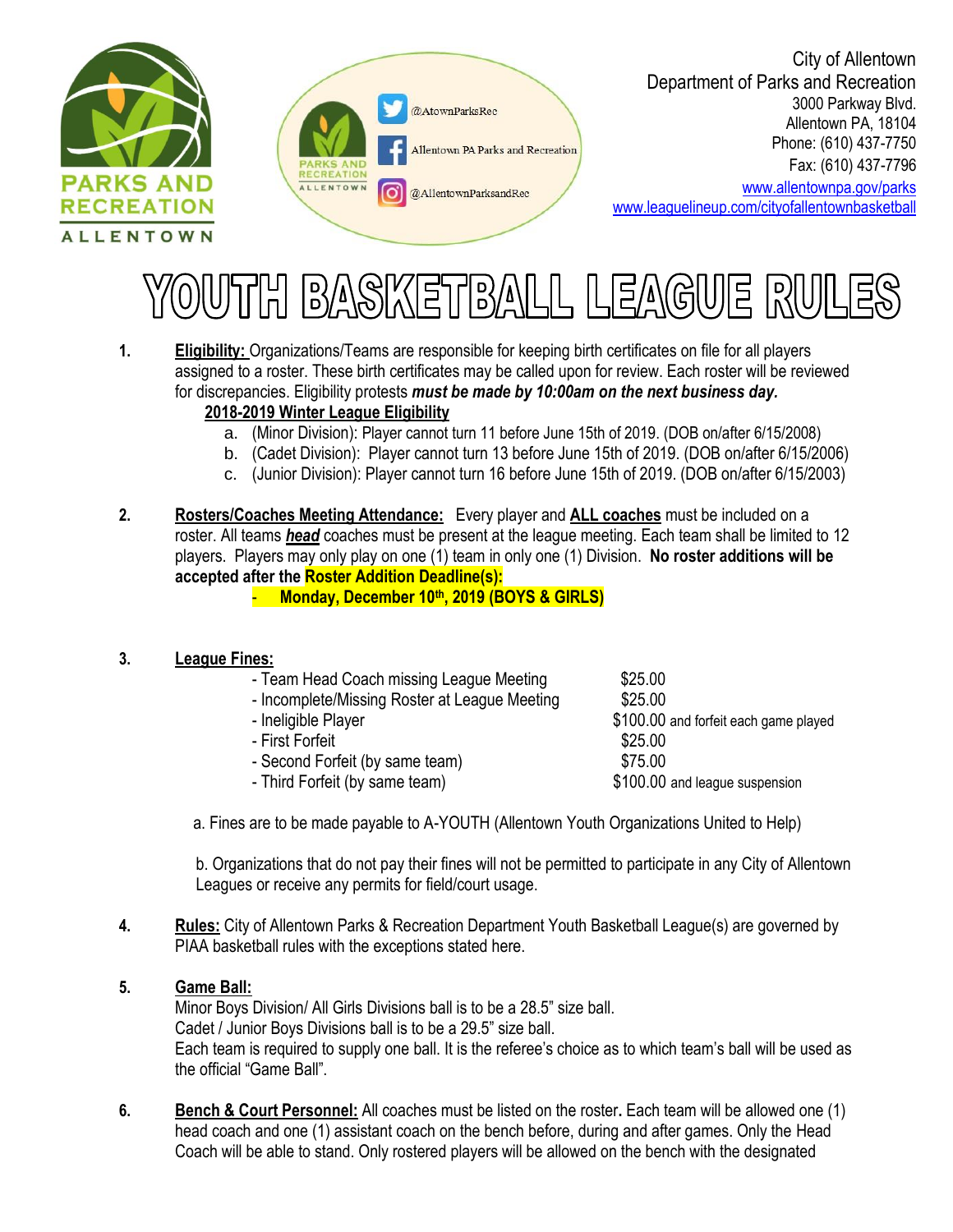Head and Assistant Coach. All eligible players must wear the same colored jersey with a number that is not identical to that of a teammate. The home team will have the choice to wear pinnies if both teams have similar colored jerseys. Only players that are involved in the game in progress or the players warming up for the next scheduled game will be permitted on the court. **NO spectators are permitted on the court at any time.**

## 7. **Points of Emphasis**:

- a. Taunting and baiting will not be tolerated. **[Penalty: automatic technical foul - no warning.]**
- b. Rough play in the lane (kneeing, pushing, etc.). **[Penalty: personal foul.]**
- c. Backing into an opponent during a rebound. **[Penalty: personal foul.]**
- d. Diving for a loose ball with possession falling on the player **[Penalty: personal foul.]**
- e. Hand checking is not allowed. **[Penalty: personal foul.]**
- f. All talking to the referee concerning decisions is to be done by the head coach of the team. **[Penalty: Possible Ejection]**
- g. Dunking isn't allowed in pre-game warm-ups or half-time **[Penalty: technical foul.]**  *Dunking is permitted during the game.*
- h. Pressing- If a team is winning by 20 or more points at any time during the game, that team cannot use any full or half court press defense. **[ 1st Penalty: team warning** / **Additional Penalties: technical foul]**
- i. Striking an Official or Game Staff **[Penalty: immediate (2) two year suspension from all Parks & Recreation Department Leagues. Incomplete suspensions carry over into the next sport such player or coach participates in.]**
- **8. ALCOHOLIC BEVERAGES / SMOKING:** Alcoholic Beverages and Smoking are prohibited before, during or after games by any game participant (players, coaches, scorekeepers, etc.) at any Allentown School District or City of Allentown facility or adjacent parking lot, court, ball field, etc.) For individual offenses, players will be suspended for the remaining games; for team offenses, the entire team will be dropped from the league for a period of one (1) calendar year. City Ordinance also calls for a \$300.00 fine if prosecuted.
- **9. Hold Harmless:** In this program, all players participate voluntarily and absolve the City of Allentown and the team sponsor(s) from any liability for either personal injury or property damage or loss.
- **10. Game Time & Timeouts: All Divisions will use the 20 minute running clock for each half**, except for the last two (2) minutes of each half when the clock will be stopped at each whistle. The clock will be stopped for each time out. There will be a 5 minute rest period between halves. Teams are allowed four (4) timeouts per game and one (1) timeout per extra period.

## **11. Overtime Rules:**

*1 st Overtime Period*- Four (4) minute overtime period(s) with the clock running for the first three (3) minutes. The last minute the clock will stop at each whistle.

*Additional Overtime Periods*- will be Three (3) minutes with the clock running for the first two (2) minutes. The last minute the clock will stop at each whistle.

*Minor Division-ONLY* one(1) three(3) minute overtime period will be played with the clock running for the first two (2) minutes. The last minute the clock will stop at each whistle.

**12. Game Scheduling:** All games are to be played as scheduled, unless cancelled due to weather conditions as determined by the City of Allentown Parks & Recreation Department (Summer), or the Allentown School District (Winter). Any team not ready to play as scheduled within the ten(10) minute grace period from the scheduled start time shall forfeit that game-and be assessed a forfeit fine Each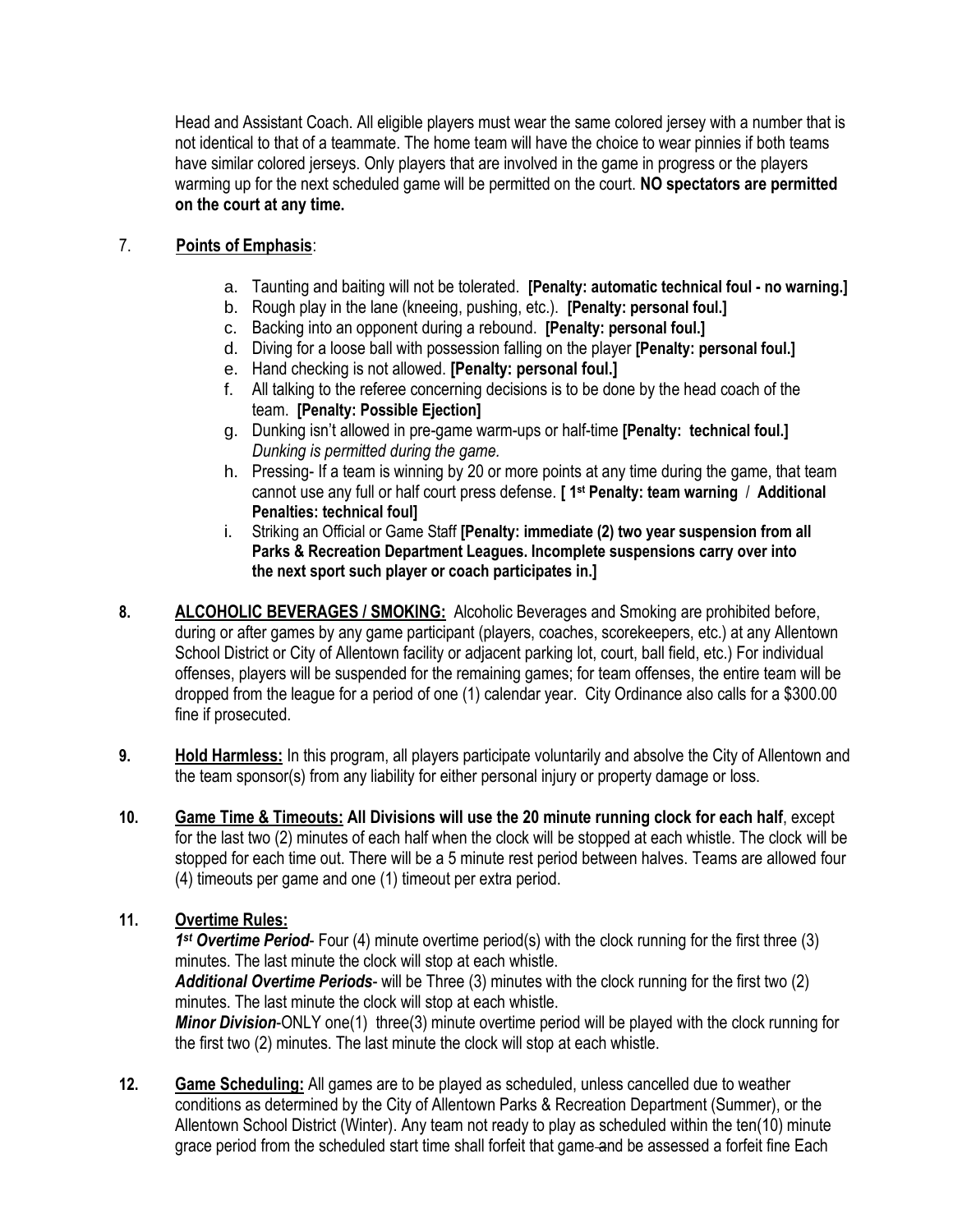team must have five (5) rostered players in uniform on the court to start the game. If inclement weather approaches during the course of play, the referees and staff will make the call on postponing. You may call the Recreation Inclement Weather Hotline at **(610) 437-7750 after 4:30pm on weekdays and 8:00am on weekends** or visit **www.leaguelineup.com/cityofallentownbasketball** for more information**.** 

- **13. Sign in Sheet:** Each player must legibly sign the official sign-in sheet prior to the start of each game.
- **14. Technical Fouls for Unsportsmanlike Conduct:** (cursing, taunting, unsportsmanlike conduct, etc.)
	- **a.** If a technical foul is called on a **player** for a conduct violation, that player must sit out the remaining time of the half.
	- **b.** If a technical foul is called on a **coach** for a conduct violation, one (1) additional free throw will be added, making the penalty three (3) shots and the ball. Any technical foul called on the **bench** is also awarded to the **coach.**
	- **c. Direct Technical**  a technical foul on a player or coach. The second technical foul charged to a player or coach is considered flagrant and the player or coach shall be disqualified.
	- **d. Indirect Technical -** the coach shall receive an indirect technical foul for each technical foul charged to his/her players. Any combination of three (3) direct or indirect technical fouls shall result in disqualification.

### **Any player or coach disqualified will be suspended for up to the next three (3) games played by their team for the first offense and one (1) year for the second offense.**

- **15. Unsportsmanlike Behavior**: The Parks & Recreation Department may suspend any player, coach, team or **spectator** for actions considered detrimental to the welfare of the league. Those ejected for reasons other than fighting are suspended for up to three (3) games. If the same person is ejected a 2nd time they are suspended for the balance of the schedule, or five (5) games (whichever is greater). Any sponsor, team, player, coach or spectator may be refused entry to the program because of past actions. In the event of inappropriate spectator behavior, the game staff and referees will stop the game to give all spectators a warning. If the inappropriate behavior continues, the game staff/referees will stop the game and clear the spectator area for the remainder of the game.
- **16. Mandatory Playing Time:** All eligible players on the bench must play **in each half**, except injured players or players removed for disciplinary action. **The scorer's table will be responsible for monitoring that each eligible player has participated in each half of the game.** The scorer's table, and referees **must** be notified before the start of the game of any player in uniform that will not play in the game due to injury, illness, disciplinary action, etc. [Penalty: **Forfeit**.]
- **17. Bleeding & Wounds:** A player who is bleeding, has an open wound, or has excessive amount of blood on his or her uniform, must leave the game and may not return prior to the first opportunity for such player to re-enter.
- **18. Safety Concerns:** The referee is authorized to deal with safety concerns relative to jewelry, fingernails and hair styles. If detected, the player shall be directed to leave the game and may not re-enter until the situation is corrected. **ALL JEWELRY MUST BE REMOVED ….no exceptions (ex. taping)**
- **19. Playoff Eligibility:** players must play in 50% of regular season games in order to be eligible for playoffs. Any questions regarding playoff eligibility should be directed to the City of Allentown Parks & Recreation Department.